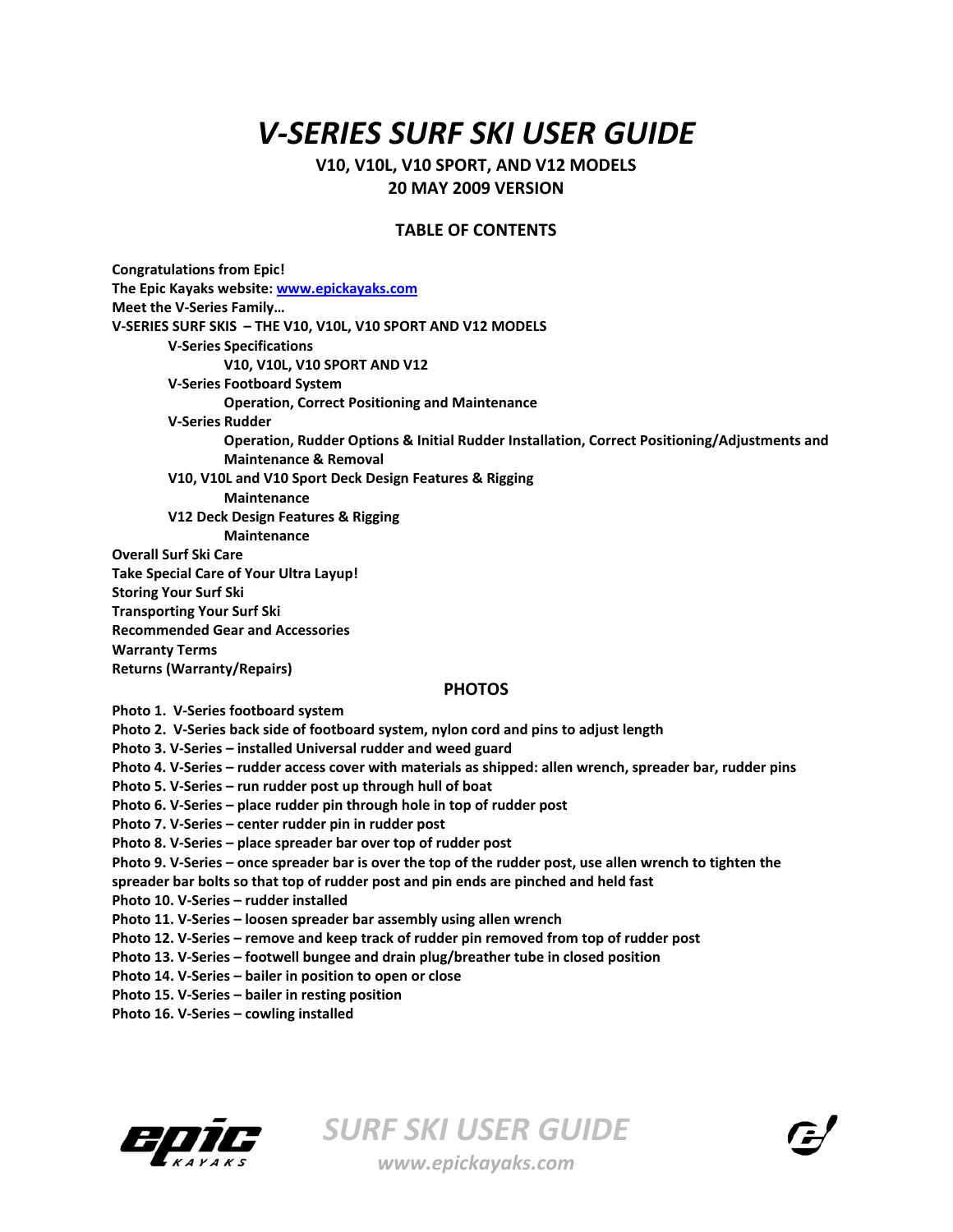**Congratulations** on your purchase of an Epic surf ski! Whether you're a beginning recreational paddler or a highly competitive racer, your new Epic surf ski will improve your paddling experience. We've paddled the equivalent of six times around the world with 70 years combined experience in all water conditions. Our passion for paddling and knowledge of high‐performance racing technology is contained in every Epic‐designed surf ski and paddle. Our models are optimized for ease of handling, efficiency in the water, and are extremely light weight. We hope you enjoy our products as much as we do. See you on the water!

Greg Barton **Called Barton** Chalupsky

2 X Olympic Gold Medalist 2 X Olympic Gold Medalist 2 X Olympic Gold Medalist

# *www.epickayaks.com*

**The Epic Kayaks website** ensures you have convenient access to the latest paddling news and articles, tips, a convenient calendar of events, user guides and product information ‐‐ all at your fingertips! And/or choose to subscribe to our monthly Epic e‐newsletter and receive concise bulleted updates on a wide array of surf ski races and happenings around the world.

Ease of navigation and content layout are key elements of the Epic website. We hope you enjoy the website, and that it helps answer any questions you have regarding Epic and the exciting world of surf ski paddling. Feel free to contact us with any comments or questions at info@epickayaks.com.

**Meet the V‐Series Family...** the fastest and most comfortable skis on the market today. The Epic V‐Series has revitalized the surf ski industry. Paddlers of all abilities find the **V10** incredibly fast and agile, while maintaining comfortable stability. Superior to the competition on flat water, the V10 really shines in downwind and upwind heavy sea conditions. Epic's groundbreaking adjustable footbrace, single footwell and high capacity venturi drain guarantee a comfortable ride, while the front deck cutaways allow a close, efficient catch.

The **V10L** hull is identical to Epic's award winning V10. The V10L is distinguished by its lower front deck, which decreases windage and overall volume, making it more practical for smaller sea conditions. The V10L seat is also two inches further forward in the cockpit, accommodating paddlers with shorter leg lengths.

An even wider array of paddlers can experience the thrill of surf skis in the Epic **V10 Sport**! Two inches wider and a foot shorter than the V10 and V10L, the Sport dramatically enhances stability, with little loss of performance or speed. Whether an entry level surf ski paddler or a more experienced paddler looking for an edge in stability, the V10 Sport is the perfect choice.

2009 Epic Molokai World Championship winner, the Epic **V12** is the latest addition to the V‐Series fleet. The V12 is the fastest surf ski on the market today – specifically designed for more protected flat to moderate water conditions encountered in many parts of the world, such as mainland North America and Europe. As paddlers often encounter mixed water conditions, the V12 design also incorporates enough reserve buoyancy and secondary stability to handle rough water when necessary. The V12 includes a retractable bailer and optional cockpit cowling. For flat to moderate conditions, the speed of this ski is unmatched…and is perfect for highly trained paddlers with good stability skills, and for crossovers from the flat water sprint and marathon paddling arenas.



*SURF SKI USER GUIDE*

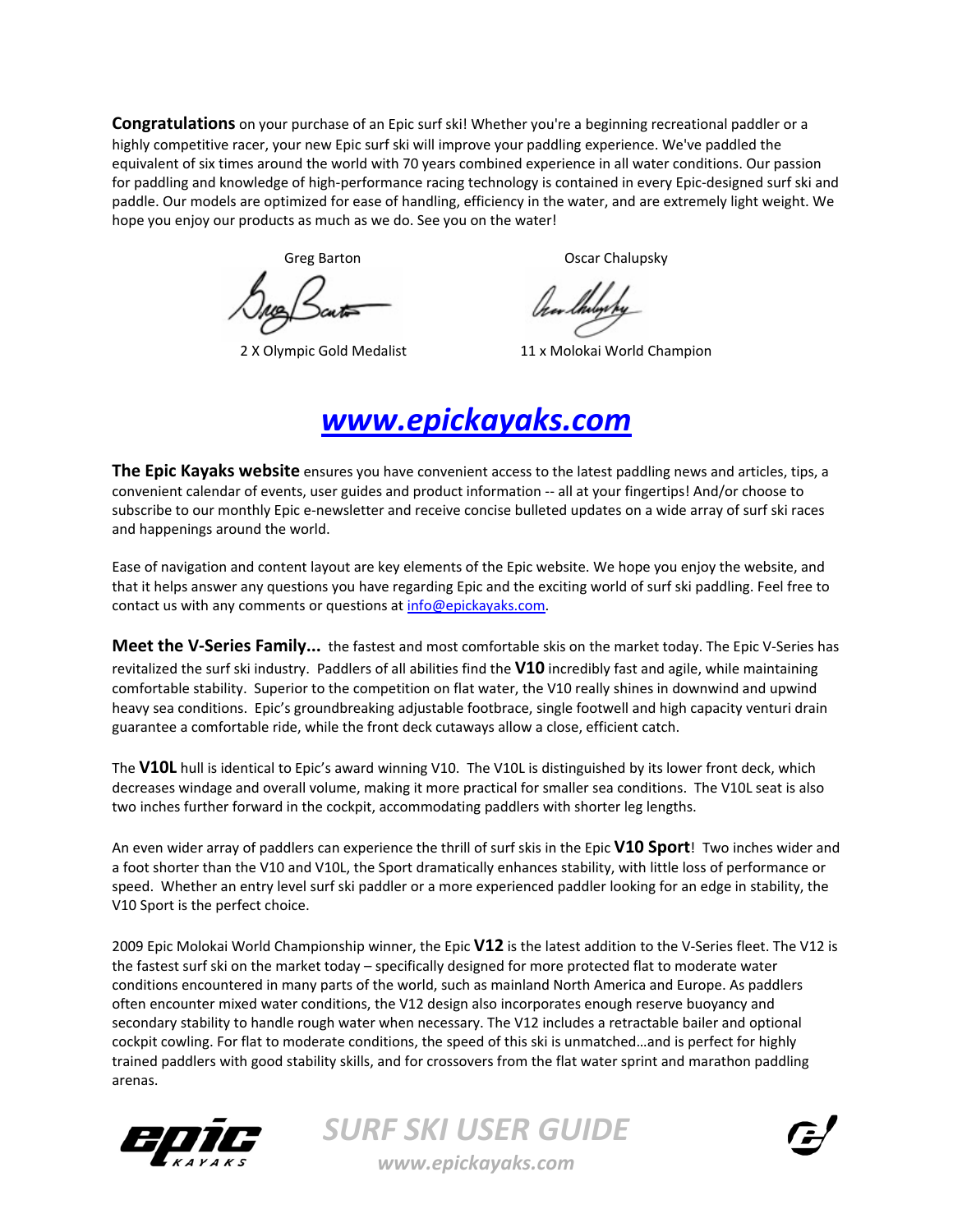# **V‐SERIES SURF SKIS – THE V10, V10L, V10 SPORT AND V12 MODELS**

#### **V‐Series Specifications**

#### **V10**

Length: 21'4" (6.5 m), Width: 17.1" (43.4 cm) Weights: Value ‐‐ 37 lbs/17 kg; Performance **–** 33 lbs/15 kg; Ultra ‐‐ 25 lbs/11.4 kg

#### **V10L**

Length: 21'4" (6.5 m), Width: 17.1" (43.4 cm) Weights: Value – 36 lbs/16.4 kg; Performance – 32 lbs/14.5 kg; Ultra – 24 lbs/11 kg

#### **V10 SPORT**

Length: 20'0" (6.1 m), Width: 19" (48.3 cm) Weights: Value **–** 37 lbs/17 kg; Performance **–** 33 lbs/15 kg; Ultra **–** 25 lbs/11.4 kg

#### **V12**

Length: 21'0" (6.4 m), Width: 17.1" (43.5 cm) Weights: Performance – 32 lbs/14.5 kg; Ultra – 23 lbs/10.5 kg





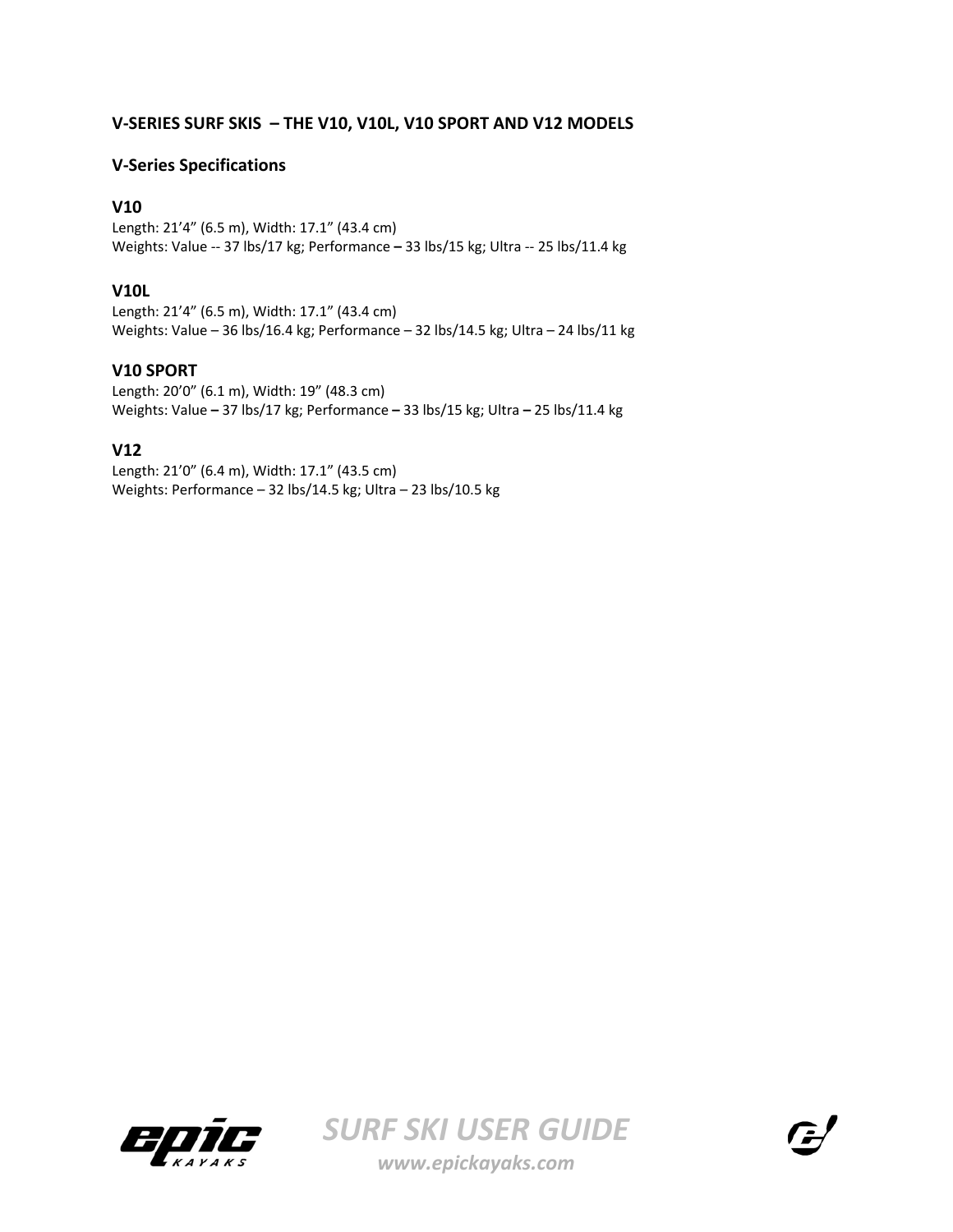# **The V‐Series Footboard System**

The V-Series footboard system (photo 1) has been designed to enhance leg drive and body rotation for an optimal forward stroke. The carbon fiber footboard fits across the width of the single footwell, giving paddlers the luxury of comfortably centering both feet and knees. A centered foot and knee position allows better leg movement and full rotation for a more comfortable, powerful and efficient forward stroke.

The V-Series footboard system is fully adjustable. We recommend you initially set the footboard to your desired setting on land, or in calm shallow water, while protecting the rudder. This will allow you to get in and out if necessary, and easily make adjustments in a safe environment. Once set to the desired length, the footboard remains locked in position.

Two pedals on top of the footboard operate the rudder on the back of the ski. This provides a solid platform to brace your legs, while still allowing you to control the rudder with your toes.



#### **Photo 1. V‐Series footboard system Photo 2. V‐Series back side of footboard system, nylon cord and pins to adjust length**

# **Footboard Operation**

The footboard runs on two rails molded onto either side of the footwell (photo 2). The rails have notched holes that catch pins coming from the back of the footboard. To adjust the settings of your footboard follow this procedure:

- 1. Reach behind the footboard and grasp the nylon cord running the length of the backside.
- 2. Pull on the cord to release the pins that set the footboard in the rails.
- 3. While pulling the cord (with the pins released) use the palm of your hand to slide the footboard on the rails forward or back to the desired position.
- 4. Once the footboard is in position, let go of the cord. This will release the pins back into the rails.
- 5. Apply pressure to ensure that the holes on the rails capture the pins and lock in the footboard. The rudder lines running through the pedals on top of the footboard are self‐adjusting. Simply set the footboard at the desired setting and you're ready to go.

It may take one or two tries to find the optimal position, but the luxury of this system is that you can try as many as you like! And, use the handy number scale on the side of the footwell to reset your footboard position if someone else uses your boat!



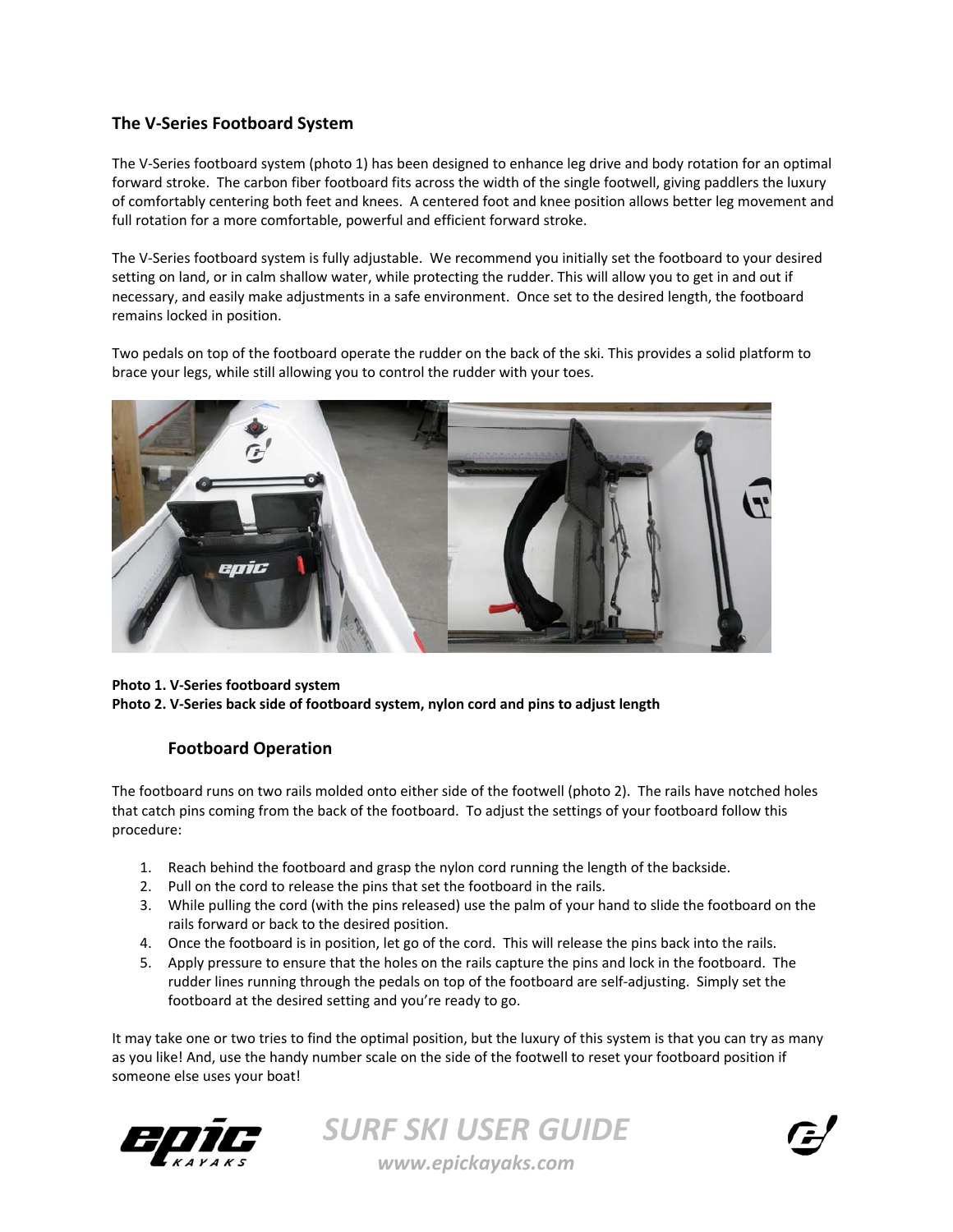# **Correct Positioning of the Footboard**

Setting up your surf ski is a personal task. We recommend you position the footboard so it provides a solid platform for your feet, allows comfortable leg extension on your forward stroke, and allows easy manipulation of the toe pedals for rudder control. A slight bend to your knees will ensure you can rotate and work your legs while paddling. Use the Velcro® strap adjustment to set footstrap tightness.

#### **Footboard Maintenance**

The V-Series footboard is very user friendly and you should not encounter any problems with its operation. Routinely rinsing the footboard, rails and footstrap after use will keep salt, sand and other contaminants from collecting and hindering the action of the footboard. A light application of silicone spray applied to the notched rails once or twice a season will keep your footboard moving smoothly.

#### **The V‐Series Rudder**

#### **Rudder Operation**

The V-Series rudder is operated with the two toe pedals on top of the carbon footboard. This "gas pedal" type system is extremely easy to operate. To turn the bow of the surf ski to the right, simply push the right toe pedal forward. To bring it back to center, push the left pedal forward until the two pedals are back in line vertically (and vice versa to point the bow to the left.)

While underway the rudder does not lock in a fixed center position. To keep the rudder centered and "neutral" keep equal pressure on the toe pedals, keeping them both in line. This is a very natural and comfortable position, and allows for instant corrections while paddling.

Do not over‐correct with your rudder! V‐Series surf skis are surprisingly maneuverable, and the rudder is easy to use and very responsive. While underway, start your corrections in small increments, with small adjustments to the rudder, and then correct accordingly. Pushing the pedals back and forth aggressively will only frustrate you and keep the boat from finding the line you want!



*SURF SKI USER GUIDE*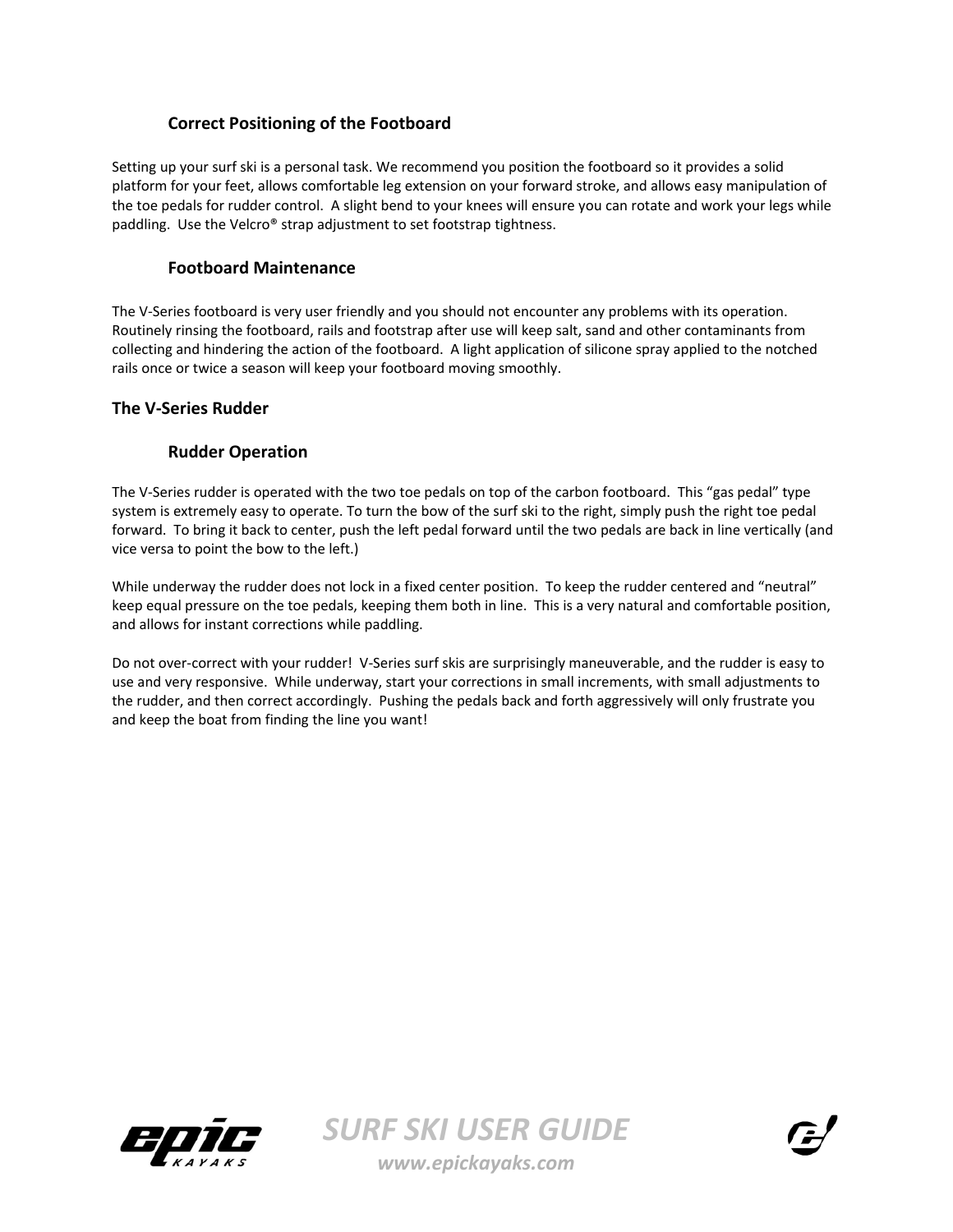#### **Rudder Options & Initial Rudder Installation**

V‐Series surf skis are sold with either Epic's Universal rudder (photo 3) or Epic's Surf rudder standard, depending on where the boat is purchased. Both rudder designs are installed the same way. New surf skis are sent from Epic with the following materials included: rudder, rudder pin, spreader bar (with rudder lines attached), and an allen wrench. The smaller items are shipped inside the rudder access cover (photo 4). The rudder is wrapped separately for protection, and then secured and shipped in the footwell.



**Photo 3. V‐Series – installed Universal rudder and weed guard** Photo 4. V-Series - rudder access cover with materials as shipped: allen wrench, spreader bar, rudder pins

**To install the rudder**, begin by opening the rudder access cover (loosen in a counter‐clockwise direction). Run the rudder post up through rudder housing in the hull of the boat (photo 5). Then put the rudder pin through the small hole in the top of the rudder post and center the pin (photos 6 and 7). The pin ensures the rudder post is firmly captured and can not spin in the spreader bar assembly once the assembly is tightened. Place the spreader bar over the top of the rudder post (photo 8) and tighten the two spreader bar bolts so that the top of the rudder post and the pin ends are pinched and held fast. Tighten the screws with the allen wrench (photos 9 and 10).



**Photo 5. V‐Series – run rudder post up through rudder housing in hull of boat Photo 6. V‐Series – place rudder pin through hole in top of rudder post**



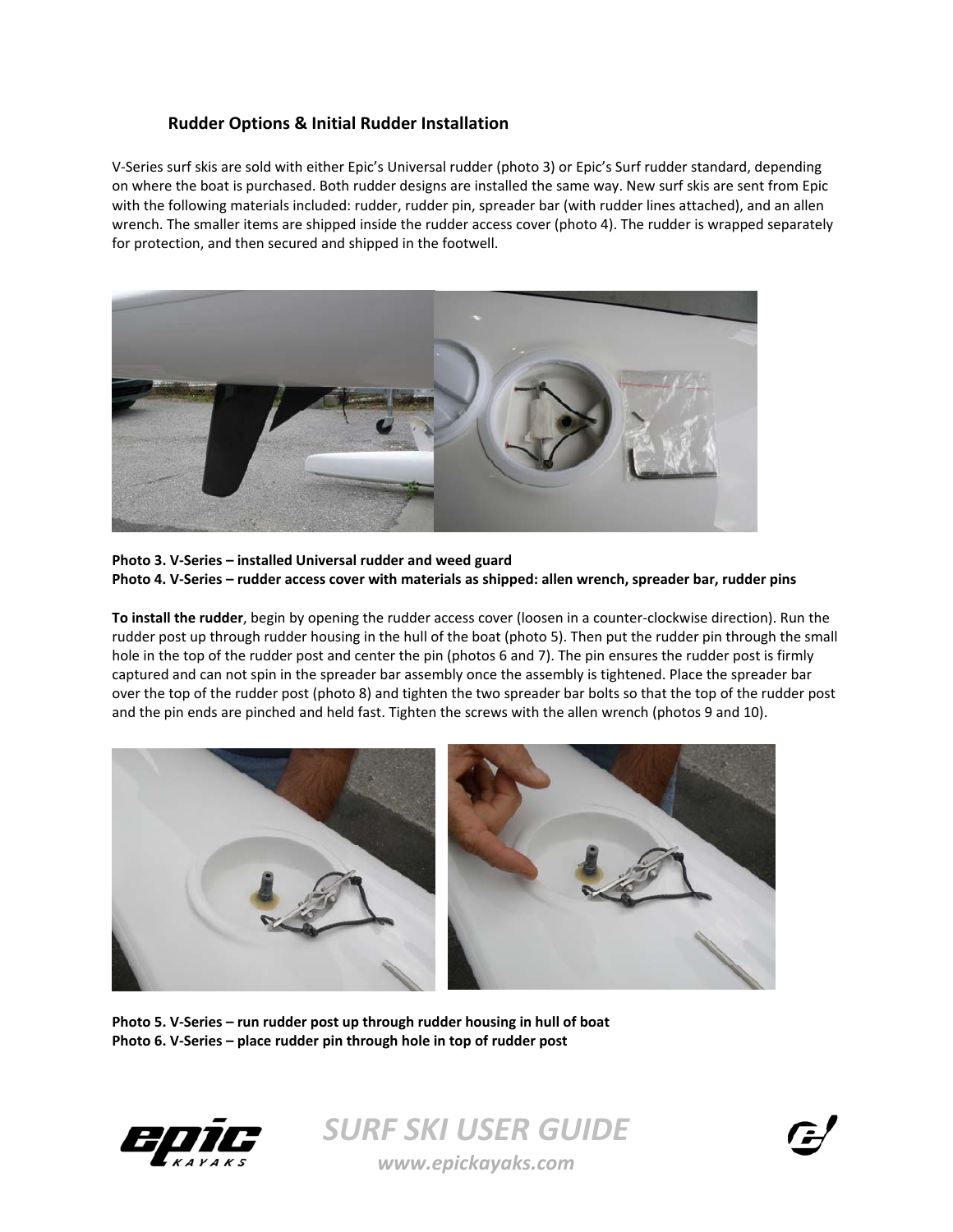

**Photo 7. V‐Series – center rudder pin in rudder post Photo 8. V‐Series – place spreader bar over top of rudder post**



Photo 9. V-Series – once spreader bar is over the top of the rudder post, use allen wrench to tighten the **spreader bar bolts so that top of rudder post and pin ends are pinched and held fast Photo 10. V‐Series – rudder installed** 

# **Correct Positioning/Adjustments of the Rudder**

The rudder is controlled with rudder lines that run from the footboard back to a spreader bar in the stern. The spreader bar is accessed by removing the small, round rudder access cover at the stern of the ski. The cover loosens in a counter‐clockwise direction.

Inside, the rudder lines are tied off on the spreader bar. Stand at the stern of the ski and look toward the bow; the right pedal line is to the right, and the left pedal line is to the left. To adjust rudder or pedal unevenness, or to adjust the pedal angles for more comfort, adjustments may be made at the spreader bar. **Example:** the right toe pedal is angled too far forward, causing discomfort and keeping the rudder out of line. **Solution:** Have someone hold both pedals in line and even with each other at your desired angle. While they hold the pedals steady, untie the right rudder line from the spreader bar, and pull up the slack so that the tension is even. Make sure that the rudder is perfectly straight, and then retie the rudder line to the spreader bar. Replace the cover. This method can be used any time you want to make pedal adjustments and/or fine tune the rudder alignment. For quick on-thebeach *minor* adjustments, without untying the lines, it is also possible to slip and adjust rudder line slack around the foot pedals and footwell to alter rudder position or pedal angles as needed.



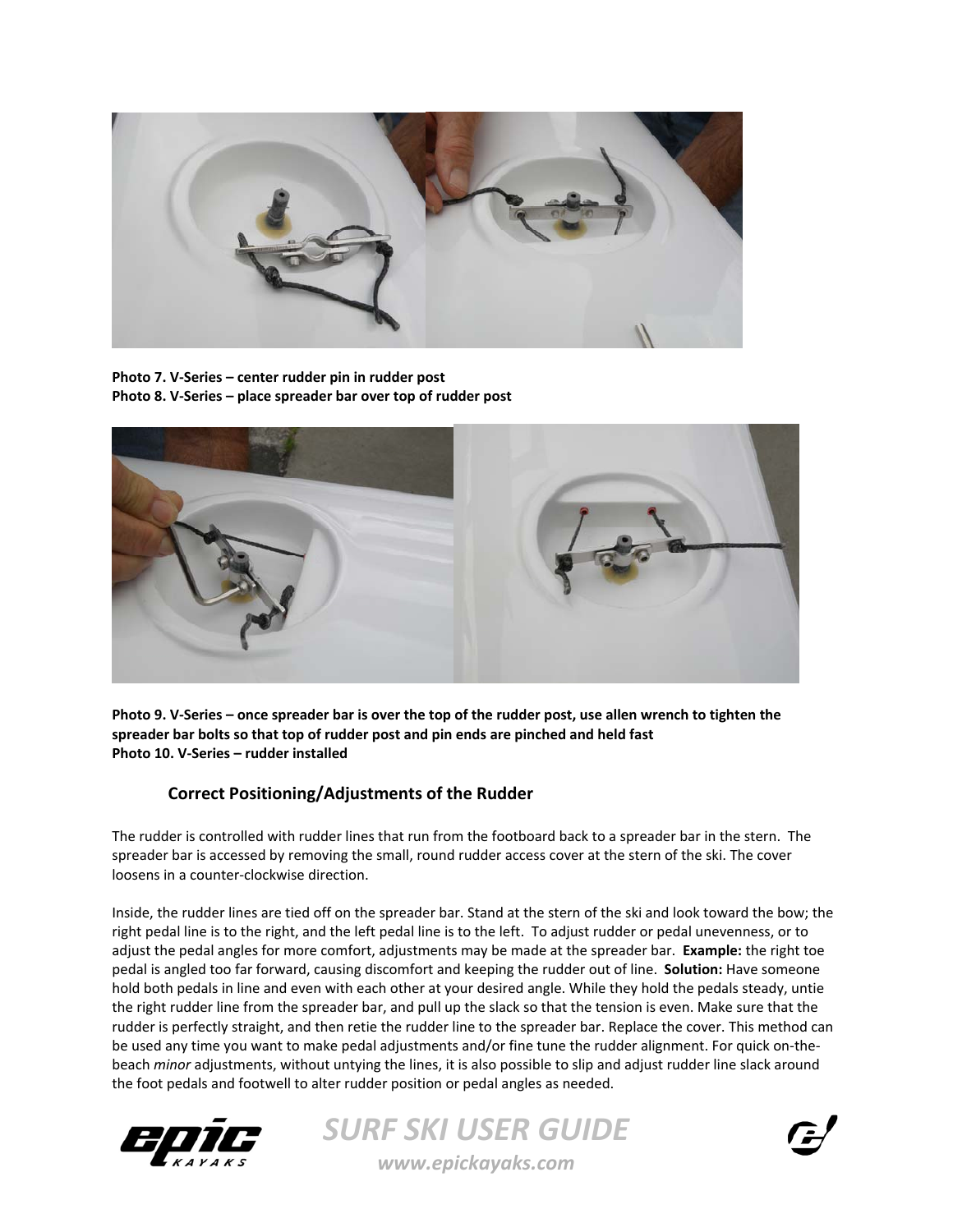#### **Rudder Maintenance & Removal**

Maintaining and working with V‐Series rudders is easy. They are designed to be low profile, unobtrusive and hassle free. There is very little hardware and few moving parts to worry about. Remove the cover and rinse the rudder in fresh water after you paddle.

To switch out rudders or completely remove the rudder for maintenance or repair, begin by opening the rudder access cover (loosen in a counter‐clockwise direction). The spreader bar assembly is opened by loosening the two spreader bar bolts -- use the allen wrench provided with your boat (photo 11). Once the spreader bar bolts are unfastened, the rudder will be loose. BEFORE pulling the rudder post free from the hull, be sure to remove the small pin inserted in the top of the rudder post. This will allow you to pull the rudder blade and post completely clear of the rudder housing. Keep track of your pin (e.g. tape it to your rudder) (photo 12)! Reattach a rudder by tightening the spreader bar assembly back around the rudder post and pin when the rudder is back in place (if needed see Initial Rudder Installation section above).



**Photo 11. V‐Series – loosen spreader bar assembly using allen wrench** Photo 12. V-Series - be sure to remove and keep track of rudder pin removed from top of rudder post, e.g. tape **it to your rudder post**

# **V10, V10L and V10 Sport Deck Design Features & Rigging**

Epic's groundbreaking seat design, adjustable footbrace, single footwell and high capacity venturi drain guarantee a comfortable ride in V10, V10L and V10 Sport surf skis. Front deck cutaways allow a close, efficient catch. In addition, all V‐Series skis are equipped with deck rigging behind the cockpit and in front of the footwell. Elastic bungees immediately behind the cockpit are there for safety and to provide extra storage space. Store items such as extra safety gear and personal effects including: a spare paddle, maps and charts and other accessories. The small elastic bungee setup in front of the footwell provides just a little more space for accessories (photo 13). Many paddlers find this an ideal location to store their water bottle, or to attach a GPS unit.

At the top front of the footwell is the drain plug/breather tube (photo 13). Open the plug to drain water if necessary. Otherwise, keep the drain plug/breather tube closed to keep water out while allowing equalization of pressure inside the surf ski.



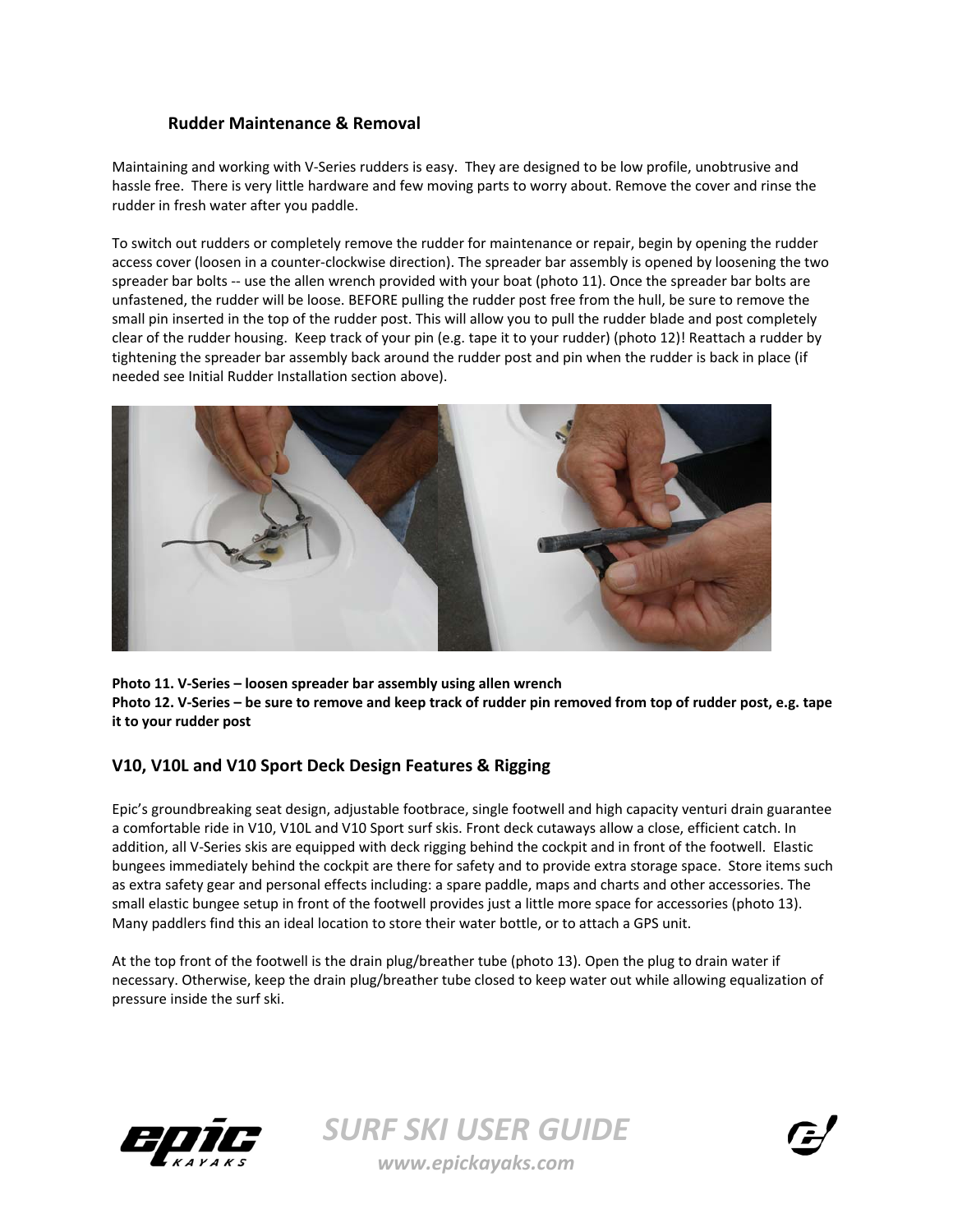

#### **Photo 13. V‐Series – footwell bungee and drain plug/breather tube in closed position**

#### **Maintenance**

Check all the bungee cords periodically to make sure there are no weaknesses, cuts or abrasions. If you find a faulty line or bungee on your boat, replace it immediately. Give all deck rigging, lines and the drain plug a quick rinse with fresh water after paddling, especially when paddling in salt water, to remove salt, sand and any other materials.

#### **V12 Deck Design Features & Rigging**

Like other V‐Series skis, the V12 features Epic's groundbreaking seat design, adjustable footbrace, and single footwell for a guaranteed comfortable ride. Front deck cutaways allow a close, efficient catch. All V‐Series skis are equipped with deck rigging behind the cockpit and in front of the footwell. Elastic bungees immediately behind the cockpit are there for safety and to provide extra storage space. Store items such as extra safety gear and personal effects including: a spare paddle, maps and charts and other accessories. The small elastic bungee setup in front of the footwell provides just a little more space for accessories (photo 13). Many paddlers find this an ideal location to store their water bottle, or to attach a GPS unit.

At the top front of the footwell is the drain plug/breather tube. Open the plug to drain water if necessary. Otherwise, keep the drain plug/breather tube closed to keep water out while allowing equalization of pressure inside the surfski.

While other V‐Series skis have venturi drains, the V12 has a retractable **bailer** (photo 14). Specific recommendations for strategic use of the bailer while paddling are located in the "tips" section of the Epic website ‐‐ correct and strategic use of the bailer varies depending on paddling conditions. Practice opening and closing the bailer, with your ski in a sling or other safe place, before taking the V12 out for a paddle. To open the bailer, lift the bailer lever and press straight down on the lever (photo 14), pushing the bailer down into the hull of the boat. Do not force the bailer! Practice until you are sure of the correct angle for opening. To close the bailer, again use the lever in the up position (photo 14), but rather than pushing down on the lever, push the lever forward. This will pull the bailer back up into the hull of the ski. When closed the bailer should be flush to the hull of the surf ski. When not being used to open or close the bailer, the lever will tuck out of the way in the resting position (photo 15). Use caution to ensure you do not bend the bailer in shallow water, on the beach or dock, and never force the bailer.



*SURF SKI USER GUIDE*

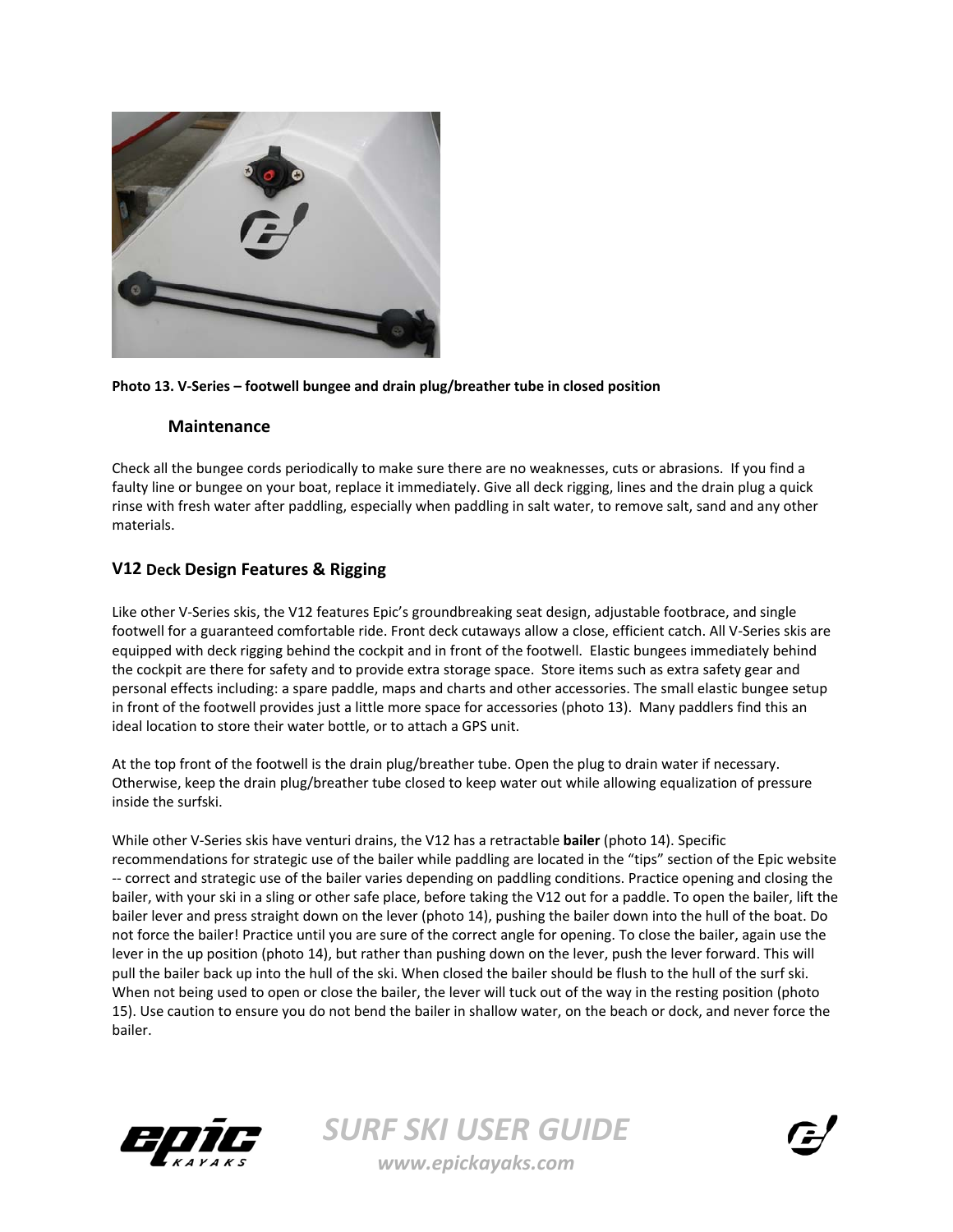

**Photo 14. V‐Series – bailer in position to open or close Photo 15. V‐Series – bailer in resting position**

In order to provide front deck cutaways, the V12's front deck was further narrowed. This could result in water splashing into the footwell in some conditions. To counter this possibility, the V12 includes an optional removable footwell **cowling** that may be attached with Velcro® fasteners.



**Photo 16. V‐Series – cowling installed**

# **V12 Maintenance**

Check all the bungee cords periodically to make sure there are no weaknesses, cuts or abrasions. If you find a faulty line or bungee on your boat, replace it immediately. Give all deck rigging, lines, the drain plug, bailer and cowling a quick rinse with fresh water after paddling, especially when paddling in salt water, to remove salt, sand and any other materials. Keep sand out of the bailer. If the bailer seems sticky, you can try a very light application of silicon spray – however, realized this may attract more sand/dirt. Store and cartop your ski with the bailer in the closed position, to ensure it does not get bent or otherwise damaged. Remove the footwell cowling when cartopping your surf ski – see section on transporting your surf ski.



*SURF SKI USER GUIDE*

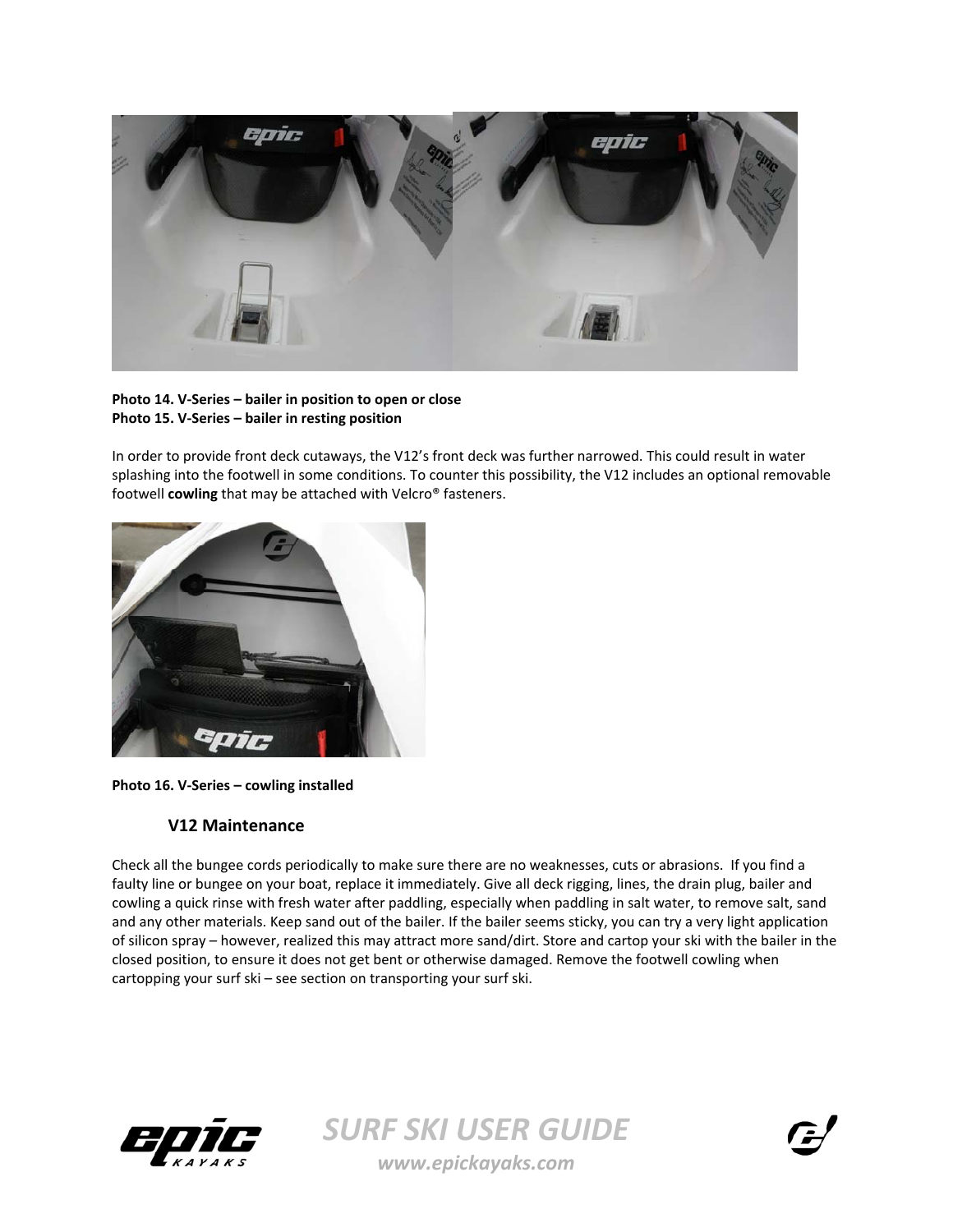#### **Overall Surf Ski Care**

Your Epic surf ski is for the most part "wash and wear." If done on a regular basis, maintenance should be minimal, consume little time and can actually be an enjoyable part of paddling. Routine maintenance not only takes care of your boat, but helps you foster a bond with your surf ski. After all, your surf ski needs to take care of you as well. It's an important relationship!

Perhaps the simplest (yet important) task is washing your ski. This should be routine and automatic, especially after every saltwater or beach paddling session. A good rinse with fresh water is all it takes. It is essential to keep the deck and its components (footbrace, rails, rudder, drain plug, bailer, etc.) clear of salt and grit to prevent corrosion and jamming of the parts. For a more detailed cleaning, dish washing soap or mild boat cleaners can be used to remove any dirt, grime or stains. We use a product called *Roll‐Off*. It is very effective, biodegradable and comes in a convenient spray bottle.

Occasionally look your boat over thoroughly, on the exterior and interior. On the exterior look for any damage or cracks, make sure there are no structural problems. You're bound to find scratches. Sometimes very fine sanding and polishing can help remove scratches, but usually it is better to just leave them alone. Check the condition of your deck bungee cords and footstrap. Be sure to replace anything worn or frayed, tighten any hardware that is loose, and contact your local dealer for advice on repair work that needs to be done.

Protecting your surf ski from harmful UV rays will keep it sound and looking its best for many years. There are a number of products available that work well. *303 Protectant* and *UV Tech* are two examples that may be sprayed on the boat then wiped down with a rag. This simple process protects, and restores shine. You only need to do this 3‐4 times a year.

#### **Take Special Care of Your Ultra Layup!**

Epic Kayaks is committed to manufacturing the finest surf skis available using only the highest quality materials. If you have purchased an Ultra layup you know they are exceptionally light, but they require more care when handling. Avoid direct impact with hard objects such as rocks, which can dent and/or delaminate the lightweight honeycomb core. Do not tie your Ultra ski directly onto hard metal racks! Appropriately shaped saddles or padding are required to eliminate stress concentrations when transporting and storing an Ultra layup boat.

# **Storing Your Surf Ski**

Available storage options obviously depend on your available space. Ideally, store your surf ski indoors, in a garage or barn. Your boat may be on the ground, on wall racks or stands, or suspended from the ceiling (to save space.) For floor storage, use padded saw horses or kayak cradles. Space the horses or cradles about 1/3 the distance from the bow and stern. For suspended storage, use polypropylene straps that wrap around rafters or hooks in the ceiling. Loop the straps under the surf ski about 1/3 the distance from the bow and stern, so that it is balanced.

For outdoor storage use the same padded sawhorses and/or cradles that you would use inside. However, take some additional critical steps to protect your surf ski from the elements. Store your surf ski out of direct sunlight. Keep rain, snow and ice off your surf ski; long‐term parking in the shade is not enough. From the hardware store get a weatherproof tarp. Once you know where you want to store the boat, put the storage racks and surf ski in place. Create a protective tent with the tarp, using some rope and wooden stakes. You can even use existing fences and trees to tie off if needed. A "tent" is better than wrapping the ski with the tarp. Wrapping can keep moisture and other contaminants trapped close to the hull. Also, make sure the surf ski is well secured and protected from the wind, so it does not blow off your stands and get damaged.

Regardless of whether you store your surf ski inside or outside, here are a few simple storage points:



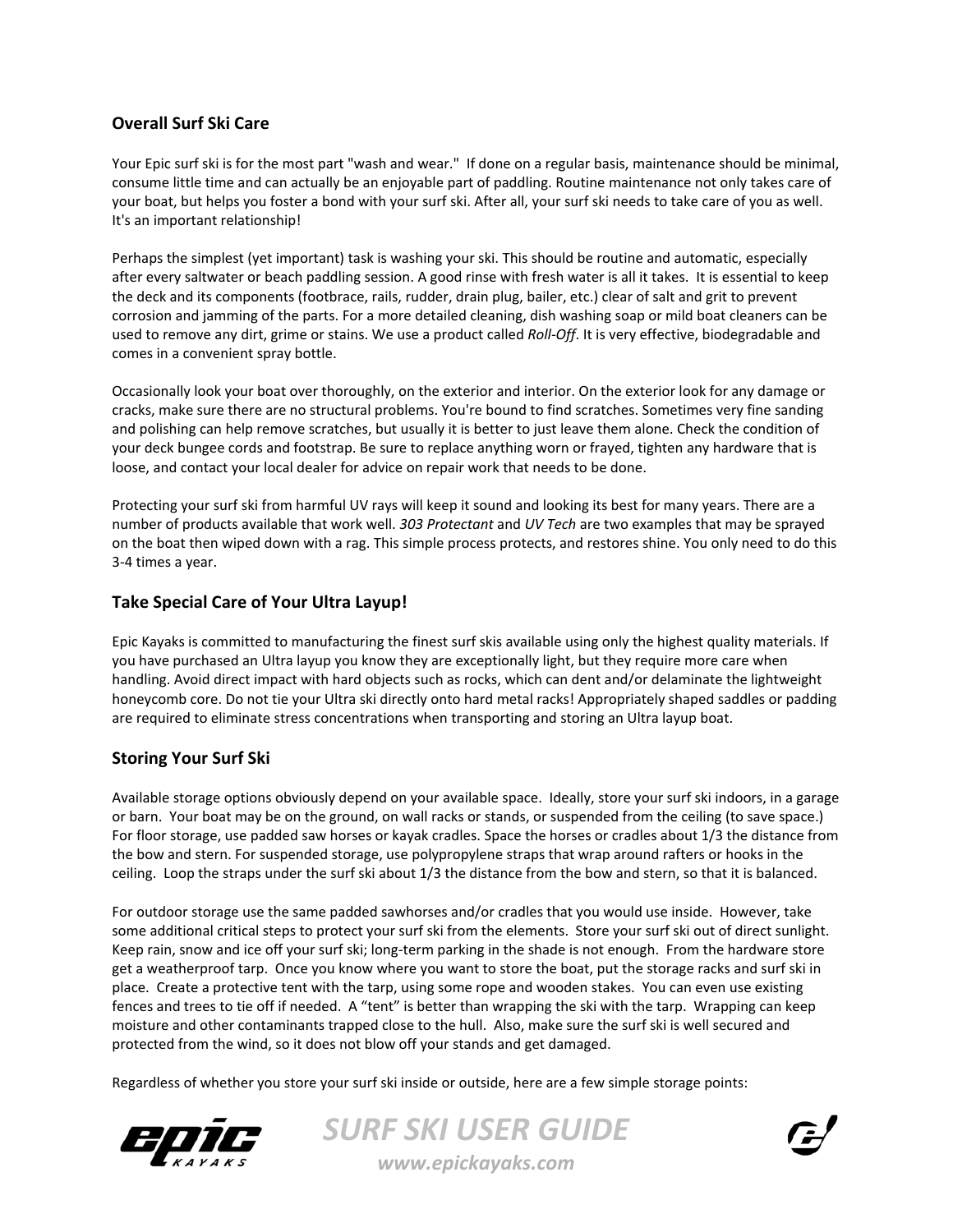- Place racks or straps under the surf ski for support; space about 1/3 the distance from the bow and stern
- Make sure the surf ski is clean and completely dry, inside and out (especially in cold climates)
- The decision of whether to store your surf ski in a cover is a personal one, however, use one for long term storage only if you are sure your boat will remain dry
- Apply a UV protectant for long term storage
- Store your V12 surf ski with the bailer closed to prevent damage

Excellent storage rack options may be found at:

- www.maloneautoracks.com
- www.talic.com

#### **Transporting Your Surf Ski**

Even if you live on the water, eventually you'll want to load up and drive your surf ski somewhere. Luckily, there are a great selection of rack systems and car-topping accessories that make transportation a cinch. Many cars, vans and SUV's also now come standard with pretty decent factory roof racks. Transporting your surf ski right side up or upside down is personal preference, as is the use of a boat cover.

NOTE: If you are transporting a V12, close the bailer and do not leave the optional footwell cowling on your ski! The cowling is not strong enough to support the weight of your ski and/or the tie down tension of standard straps when car-topping or transporting on a trailer.

The main objective is to make sure your surf ski is securely fastened to whatever rack system you have chosen, and to ensure driver visibility is not compromised. The systems can vary from inexpensive foam blocks to more pricey aftermarket cross bars that incorporate all types of accessories for transporting. We recommend that you talk with your local paddlesports retailer about what roof rack options are available for the vehicle you use. Most retailers will have a variety of options, will be able to install whatever you choose to use on your vehicle and will also show you how to properly secure your surf ski.

Below are a few recommended companies to consider for surf ski transportation:

- Thule www.thuleracks.com
- Malone www.maloneautoracks.com
- Yakima www.yakima.com

#### **Recommended Gear and Accessories**

The following list of accessories and safety items represents essential gear that should be accounted for each time you head out on the water. Having the items on this list will help ensure you have the capability to perform self‐ rescues, signal for help, and will make your overall paddling experience more comfortable and enjoyable. Check with the maritime authorities in your area (e.g. the Coast Guard) to determine applicable regulations.

- PFD (Personal Flotation Device)
- Whistle or other sound‐signaling device
- Spare Paddle
- Compass and/or handheld GPS
- Cell Phone / VHF radio
- Sunscreen
- Sunglasses